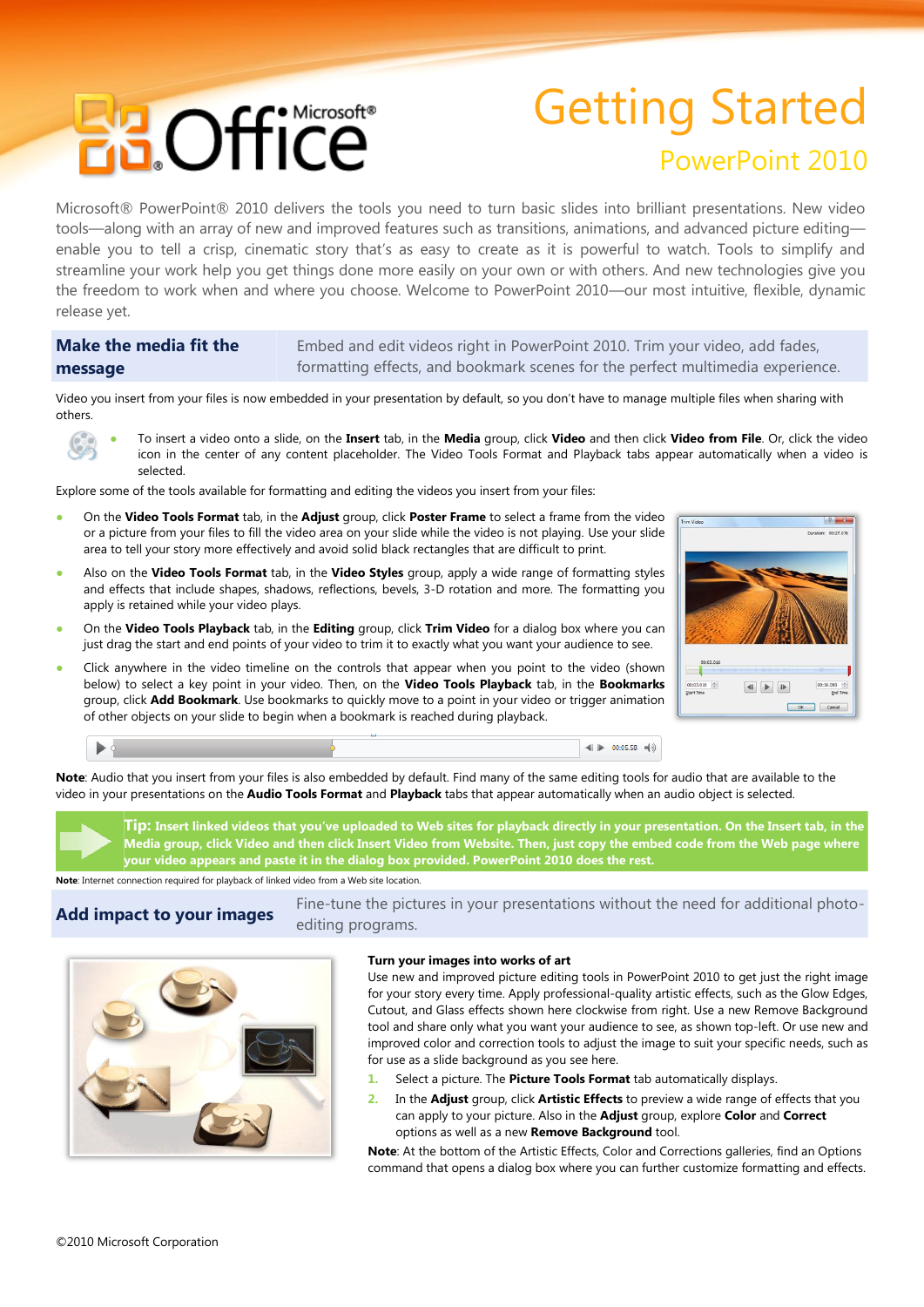#### **Get the perfect picture every time**

With improved cropping, available on the **Picture Tools Format** tab in the **Size** group, you see the entire image while making your adjustments. You can also move and resize the image within the crop area to easily show exactly the image you want. Or, expand the **Crop** menu as shown here for the options to crop to a shape, to a specific aspect ratio, or to instantly fill or fit your image proportionally within the crop area.



**Tip: Positioning pictures and media objects on your slides is easier than ever with new Smart Guides. As you drag a shape, picture, or media object on a slide (other than those in placeholders) guides appear automatically to show when alignment is precise.**

### **Connect, share and accomplish more together**

New and improved technologies help break down barriers so you can share and collaborate more efficiently and effectively.

#### **Present a live show or make your own movie**

Broadcast your slide show live to a remote audience with just a few clicks. You deliver your presentation from PowerPoint 2010 and those you invite to the show can view your presentation in high-fidelity and in real-time from their Web browser, whether or not they have PowerPoint installed.

- **1.** To begin a broadcast, on the **Slide Show** tab, in the **Slide Show**  group, click **Broadcast Slide Show**. (Or find this feature in Microsoft Office Backstage™ view, on the Save & Send tab.)
- **2.** In the **Broadcast Slide Show** dialog box, click **Start Broadcast**. Note that you may be prompted to sign-in to a broadcasting service.
- **3.** A link appears in the dialog box that you can copy to send by email or instant messenger to invite others to your presentation.
- **4.** When you're ready to begin presenting, in the **Broadcast Slide Show** dialog box, click **Start Slide Show**.



Create a presentation video for any purpose, such as recording your own video training course or publishing your presentation on a video-hosting Web site.

- It takes just a few clicks to create a video of your presentation, complete with your saved narration, slide and animation timings, and even your laser pointer movements.
- To access the Create a Video tool, click the **File** tab on the Ribbon to open Backstage view, and then click **Save & Send**, as shown here.

**Tip: In addition to slide and animation timings and narration that you can record for your presentation, you can now include a laser pointer tool in your recordings. To show the new laser pointer during your slide show, press and hold the CTRL key on your keyboard and press the left mouse button.**

Note: Broadcast Slide Show requires Microsoft SharePoint® Foundation 2010 for business or a free Windows Live™ ID for personal use. To broadcast via SharePoint 2010, Office Web Apps must be installed. Broadcasting via Windows Live is a free service that enables up to 50 attendees per broadcast.

#### **Work together without waiting your turn**

Save time, simplify tasks, and improve your teamwork. Co-authoring capabilities in PowerPoint 2010 enable you to simultaneously edit the same presentation with other people in different locations. Automatically see who else is editing and where they are working in the presentation. You can even initiate a conversation with other editors

instantly, right from PowerPoint 2010.

- A co-authoring session begins automatically whenever two or more people open the same PowerPoint 2010 presentation for editing from the same location on a SharePoint 2010 site.
- Save the presentation to see changes from other editors as you work. Your changes also become available to other editors each time you save.
- View the names of all current editors at-a-glance from a pop-up list on the Status bar at the bottom of the screen. Or, see and connect with other editors, check sync status, and more from the Info tab in Backstage view.



Wherever you see the name of another editor, you see an icon  $\Box$  or bar that indicates the person's availability. Point to the person's name for a contact card, as shown here, from which you can begin a conversation. Click the icons at the bottom of the contact card to send an e-mail message, start an instant messaging conversation, start a phone conversation, or view additional contact options.

Note: Co-authoring requires SharePoint Foundation 2010 for business or a Windows Live ID for personal use. Co-authoring via Windows Live will become available in the second half of calendar year 2010. Instant messaging and the ability to view information about availability of other authors require one of the following: Microsoft® Office Communications Server 2007 R2 with Microsoft® Office Communicator 2007 R2, Windows Live Messenger, or another instant messaging application that supports IMessenger. Voice calls require Office Communications Server 2007 R2 with Office Communicator 2007 R2 or an instant messaging application that supports IMessengerAdvanced. Certain communication options from Backstage view require Microsoft Office Communications Server 2007 R2 with Microsoft Office Communicator 2007 R2, or another instant messaging application that supports IMessengerAdvanced.

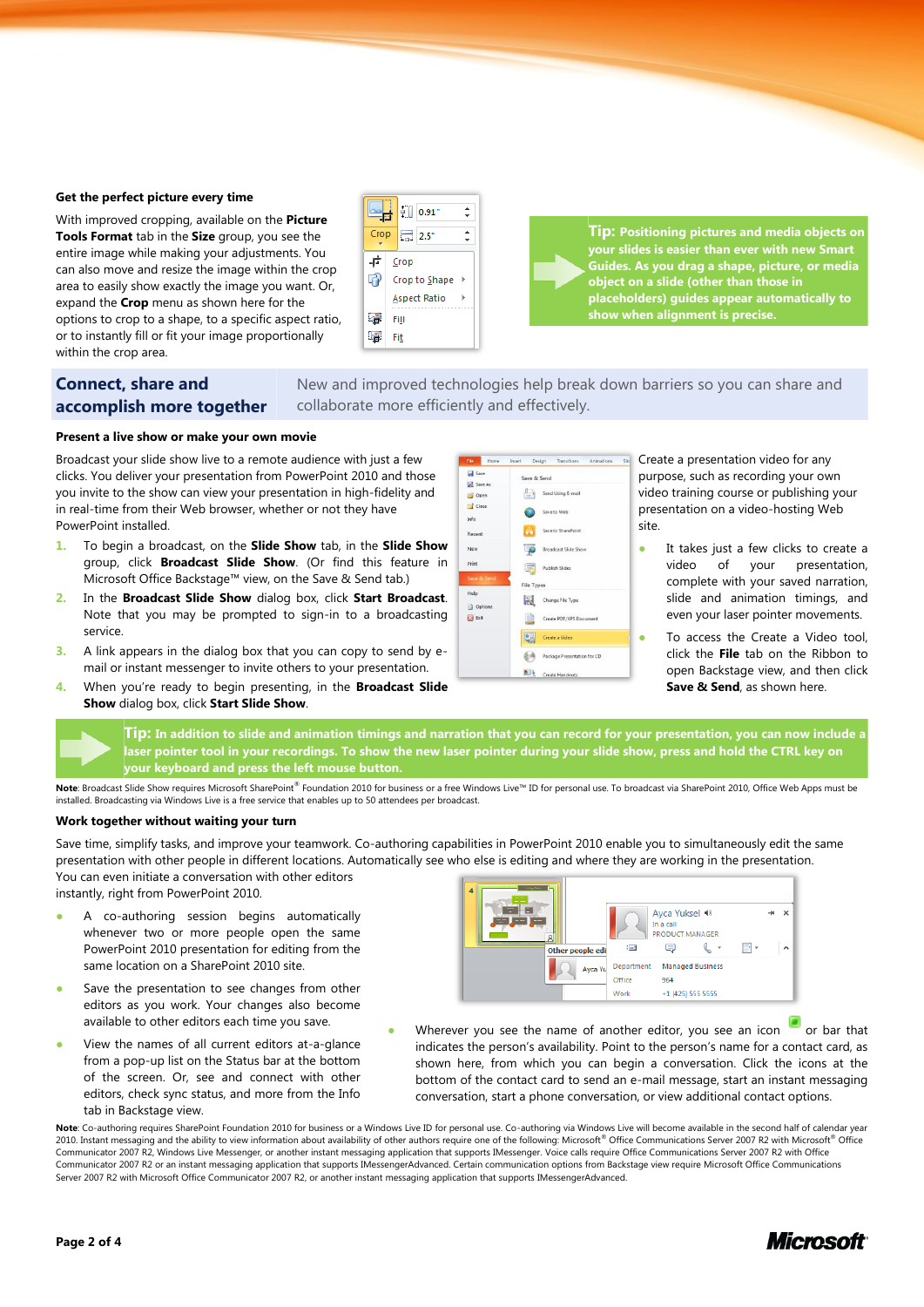#### **Organize and manage presentations more easily**

Use the new Sections feature to assign slides into logical groupings for easier navigation and organization.

Name sections to easily assign a set of slides to a team member or otherwise customize the organization of your slide sections. Save time by moving to slides by section while in your slide show or by printing your slides by section.

- To create a section, in the Slides pane or Slide Sorter view, select the consecutive slides to include in your section. Then, on the **Home** tab, in the **Slides** group, click **Section** and then click **Add Section**.
- Also under the **Section** command on the **Home** tab, find options to rename, remove, or reorganize slide sections. Or, right-click a section heading as shown here for the same set of options.

#### Add new and improved transitions and more realistic animations to grab your audience's attention.

#### **Guide your audience in 3-D**

**presentations**

on your active slide.

**Create dynamic, animated** 

Slide transitions can help your presentations look more polished, flow more smoothly, and emphasize key talking points. Choose from an array of new and improved transition effects, including many high-quality 3-D transitions. On the new **Transitions** tab of the Ribbon, point to a transition—such as the new Gallery transition shown here—to instantly see a preview



#### **Paint a story with animation**

After you take the time to customize an animation sequence, do you have to start all over again when you need the same animation settings for other objects in your presentation? Not anymore. The new Animation Painter works very much like the popular Format Painter tool available in several Microsoft Office programs for copying the formatting of text and objects.

Select the object that contains the set of animations you want to copy and then, on the **Animations** tab, in the **Advanced Animation** group, click **Animation Painter**. Then, just click the object to which you want to apply the copied animation.

**Tip: Double-click the Animation Painter command to lock it in the on position and then apply selected animation to as many objects as you need, on other slides and even in other presentations.**

#### **Access your presentations on the Web**

When you want to leave your computer behind or need easy, shareable tools for collaborating with others, explore Microsoft PowerPoint Web App.

Save your PowerPoint presentations online and then access, edit, and share them from virtually any computer with an Internet connection.

- View your slides, slide notes, or run your slide show from PowerPoint Web App when in view mode.
- Use familiar features that you know from PowerPoint, including the ability to add, duplicate, delete and hide slides, font and paragraph formatting, and more.
- Insert or replace pictures and even apply picture styles.
- Insert, edit, and format SmartArt® graphics, including changing SmartArt styles and layouts.



Note: Office Web Apps require SharePoint Foundation 2010 for business use or a free Windows Live ID for personal use, as well as an appropriate device, Internet connection and a supported Web browser. Supported browsers include Windows® Internet Explorer® 7 or later for Windows, Safari 4 or later for Mac, and Firefox 3.5 or later for Windows, Mac, or Linux. There are some differences between the features of Office Web Apps and the Office 2010 applications. For access to your business files online from a computer that is not connected to your corporate network, talk with your IT department about enabling extranet settings for your SharePoint 2010 site.